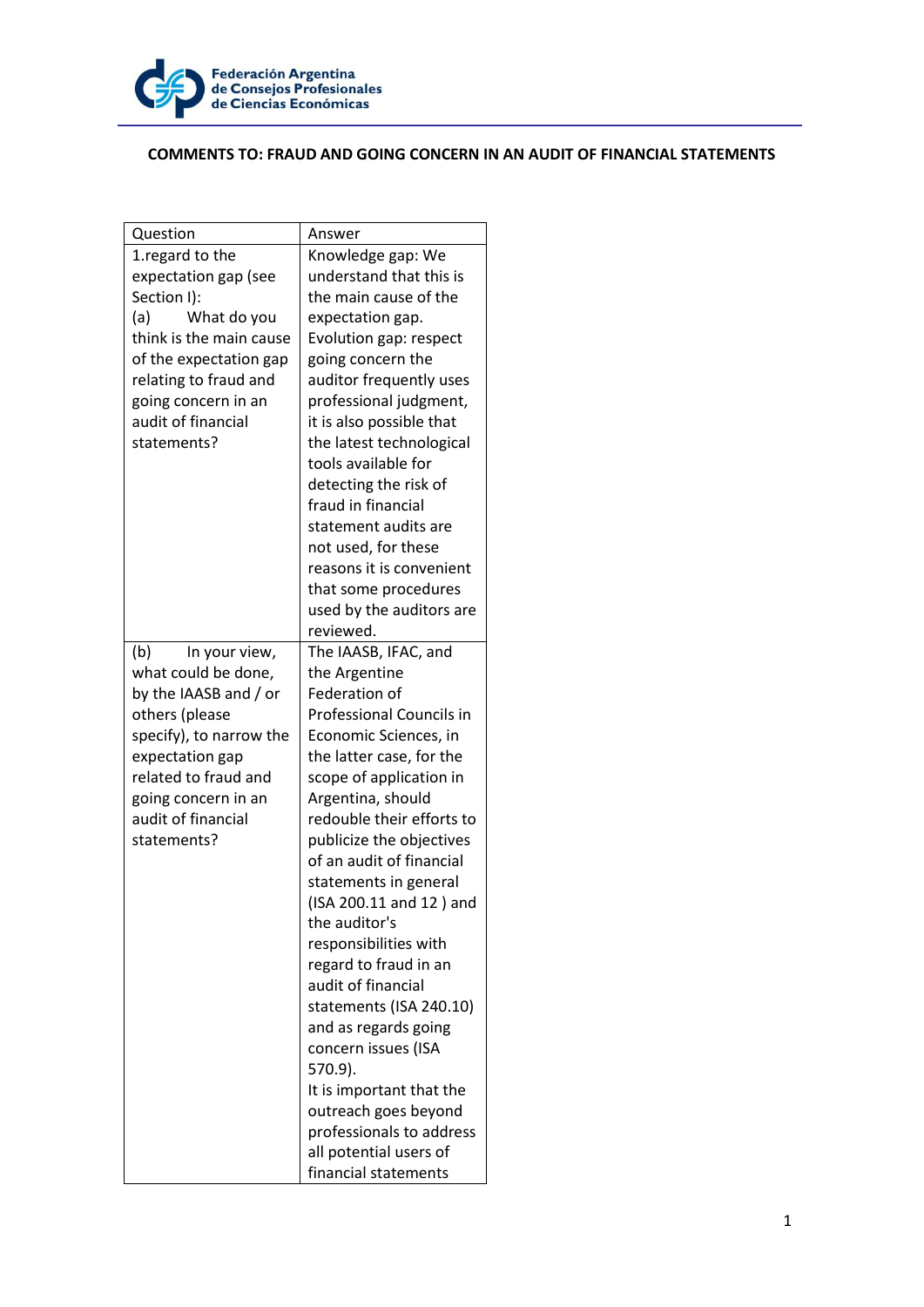

| This paper sets<br>2.<br>out the auditor's<br>current requirements<br>in relation to fraud in<br>an audit of financial<br>statements, and some<br>of the issues and<br>challenges that have<br>been raised with<br>respect to this (see<br>Sections II and IV). In<br>your view:<br>Should the<br>(a)<br>auditor have<br>enhanced or more<br>requirements with<br>regard to fraud in an<br>audit of financial<br>statements? If yes, in | and audit reports.<br>On the other hand, the<br>IAASB and the IESBA<br>should review the EEFF<br>audit procedures and<br>the provisions on<br>skepticism and their<br>application.<br>Yes<br>The areas proposed to<br>review its requirements<br>are: risk detection in<br>measurement and<br>valuation of financial<br>and non-financial<br>assets, corruption and<br>bribery.<br>Faced with serious and<br>well-founded suspicion<br>of fraud, the<br>performance of a fraud<br>investigation auditor<br>should be considered, in<br>audits for listed<br>companies and public<br>interest entities where<br>these definitions exist. |
|-----------------------------------------------------------------------------------------------------------------------------------------------------------------------------------------------------------------------------------------------------------------------------------------------------------------------------------------------------------------------------------------------------------------------------------------|-----------------------------------------------------------------------------------------------------------------------------------------------------------------------------------------------------------------------------------------------------------------------------------------------------------------------------------------------------------------------------------------------------------------------------------------------------------------------------------------------------------------------------------------------------------------------------------------------------------------------------------------|
| what areas?<br>Is there a need<br>(b)<br>for enhanced<br>procedures only for<br>certain entities or in<br>specific<br>circumstances?1                                                                                                                                                                                                                                                                                                   | The use of improved<br>procedures in certain<br>entities and in specific<br>circumstances is<br>considered a positive<br>step, that is, both<br>situations must occur<br>simultaneously.                                                                                                                                                                                                                                                                                                                                                                                                                                                |
| If yes:<br>(i)<br>(b)<br>Is<br>there a need for<br>enhanced procedures<br>only for certain<br>entities or in specific<br>circumstances?1 If<br>yes:<br>(i)<br>For what types<br>of entities or in what<br>circumstances?                                                                                                                                                                                                                | Yes<br>Only for listed entities<br>that offer their shares<br>publicly and for those<br>that make up lists of<br>public interest entities,<br>in the countries that<br>have this categorization<br>defined.                                                                                                                                                                                                                                                                                                                                                                                                                             |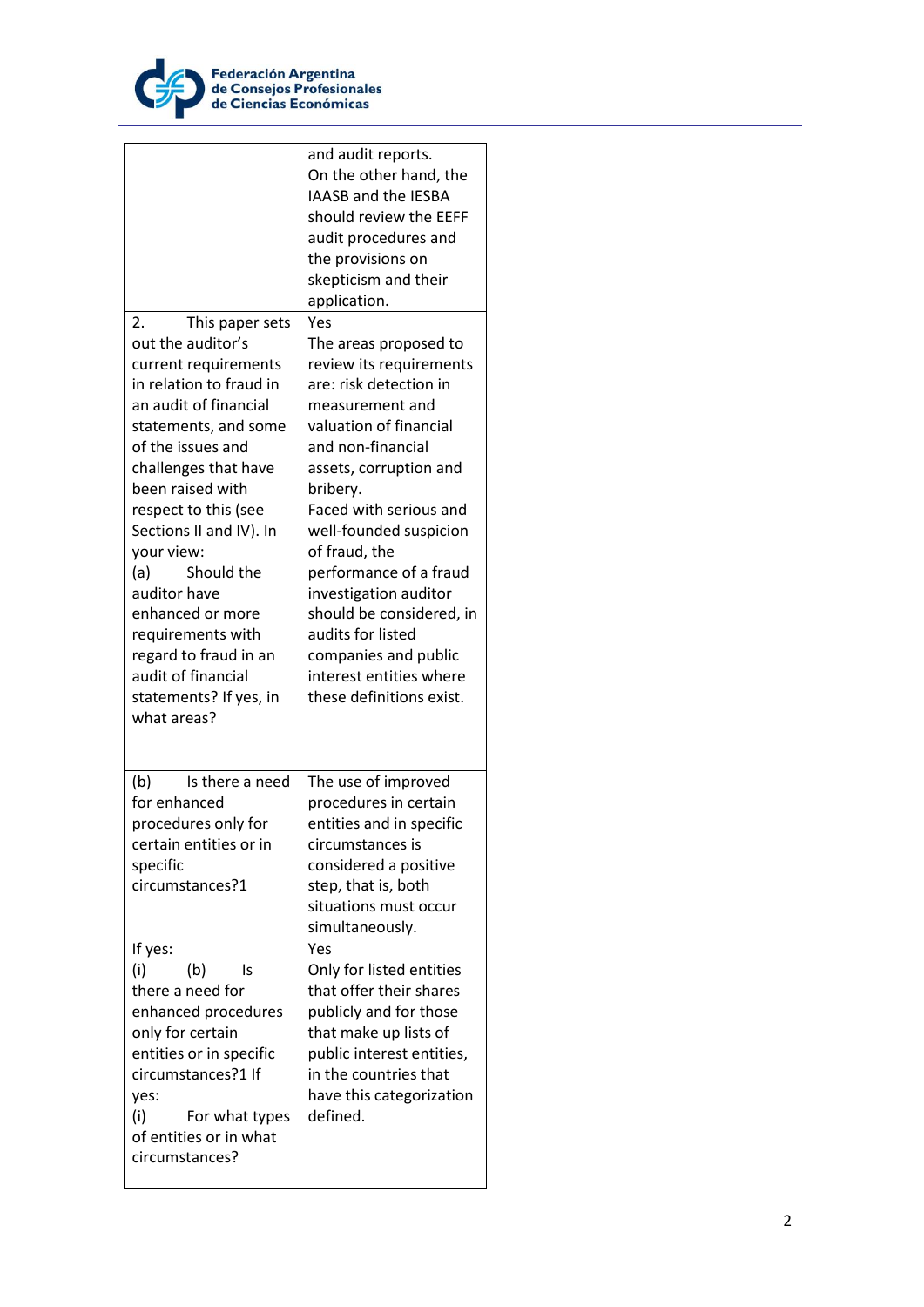

**r** 

| (ii)<br>What             | If the auditor                       |
|--------------------------|--------------------------------------|
| enhancements are         | determines that the risk             |
| needed?                  | of fraud is high, he or              |
|                          | she should call upon a               |
|                          | fraud investigation                  |
|                          | auditor following                    |
|                          | communication to                     |
|                          |                                      |
|                          | management and those<br>charged with |
|                          | governance. Although                 |
|                          |                                      |
|                          | professional standards               |
|                          | cannot impose                        |
|                          | obligations on the                   |
|                          | client, the audited                  |
|                          | entity should take                   |
|                          | charge of this                       |
|                          | incorporation, thus                  |
|                          | demonstrating the                    |
|                          | interest in preventing               |
|                          | acts linked to fraud.                |
|                          | We consider this action              |
|                          | only for companies                   |
|                          | listed and / or included             |
|                          | in definitions of public             |
|                          | interest entity, where               |
|                          | these definitions exist.             |
| Should these<br>(iii)    | It should be found                   |
| changes be made          | within the ISAs in a                 |
| within the ISAs or       | specific section                     |
| outside the scope of     | intended to provide                  |
| an audit (e.g., a        | auditors with greater                |
| different                | technical support so                 |
| engagement)? Please      | that they can frame                  |
| explain your answer.     | their actions and limit              |
|                          | their liability in the               |
|                          | event that this greater              |
|                          | risk has not been                    |
|                          | transformed into                     |
|                          | specific fraud actions.              |
| Would<br>(c)             | Yes                                  |
| requiring a "suspicious  | In the auditing                      |
| mindset" contribute to   | standards related to                 |
| enhanced fraud           | fraud and the going                  |
| identification when      | concern: ISA 240 and                 |
| planning and             | ISA 570, the                         |
| performing the audit?    | requirements are                     |
| Why or why not?2         | established for the                  |
| Should the<br>(i)        | professional to act with             |
| <b>IAASB</b> enhance the | professional skepticism.             |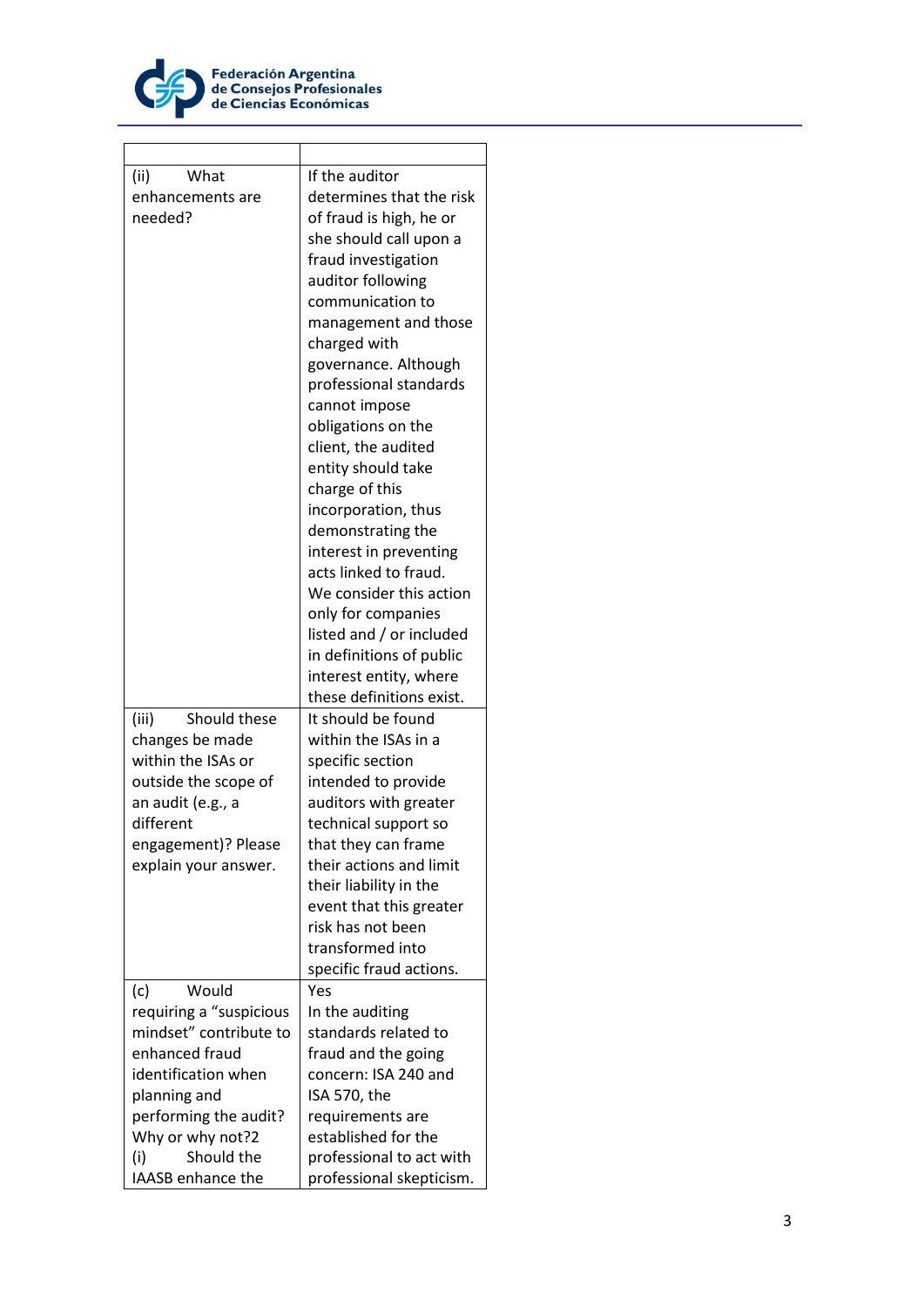

| auditor's                 | We consider it            |
|---------------------------|---------------------------|
| considerations around     | necessary to continue     |
| fraud to include a        | reviewing the             |
| "suspicious mindset"?     | requirements for the      |
| If yes, for all audits or | application of            |
| only in some              | professional skepticism,  |
| circumstances?            | as this is the center of  |
|                           | the audit practice.       |
|                           | i)                        |
|                           | Yes                       |
|                           |                           |
|                           | Only for listed entities  |
|                           | that offer their shares   |
|                           | publicly and for those    |
|                           | that make up lists of     |
|                           | public interest entities, |
|                           | in the countries that     |
|                           | have this categorization  |
|                           | defined.                  |
| Do you believe<br>(d)     | We consider that in       |
| more transparency is      | companies that offer      |
| needed about the          | their shares in public    |
| auditor's work in         | form and in public        |
| relation to fraud in an   | interest entities, the    |
| audit of financial        | auditor should            |
| statements? If yes,       | communicate the fraud     |
| what additional           | risk assessment as well   |
| information is needed     | as the conclusions        |
| and how should this       | obtained from the         |
| information be            | procedures applied,       |
| communicated (e.g. in     | while the Management      |
| communications with       | should also report on     |
| those charged with        | your own fraud risk       |
| governance, in the        | assessment and the        |
| auditor's report, etc.)?  | policies and procedures   |
|                           |                           |
|                           | implemented to            |
|                           | mitigate it.              |
| 3.<br>This paper sets     | Auditing standards        |
| out the auditor's         | describe specific         |
| current requirements      | procedures for            |
| in relation to going      | evaluating                |
| concern in an audit of    | management's              |
| financial statements,     | assessment of the         |
| and some of the issues    | entity's ability to       |
| and challenges that       | continue as a going       |
| have been raised with     | concern, and the          |
| respect to this (see      | consideration of any      |
| Sections III and IV). In  | related disclosures.      |
| your view:                | We consider that the      |
|                           | revision of the           |
| Should the<br>(a)         |                           |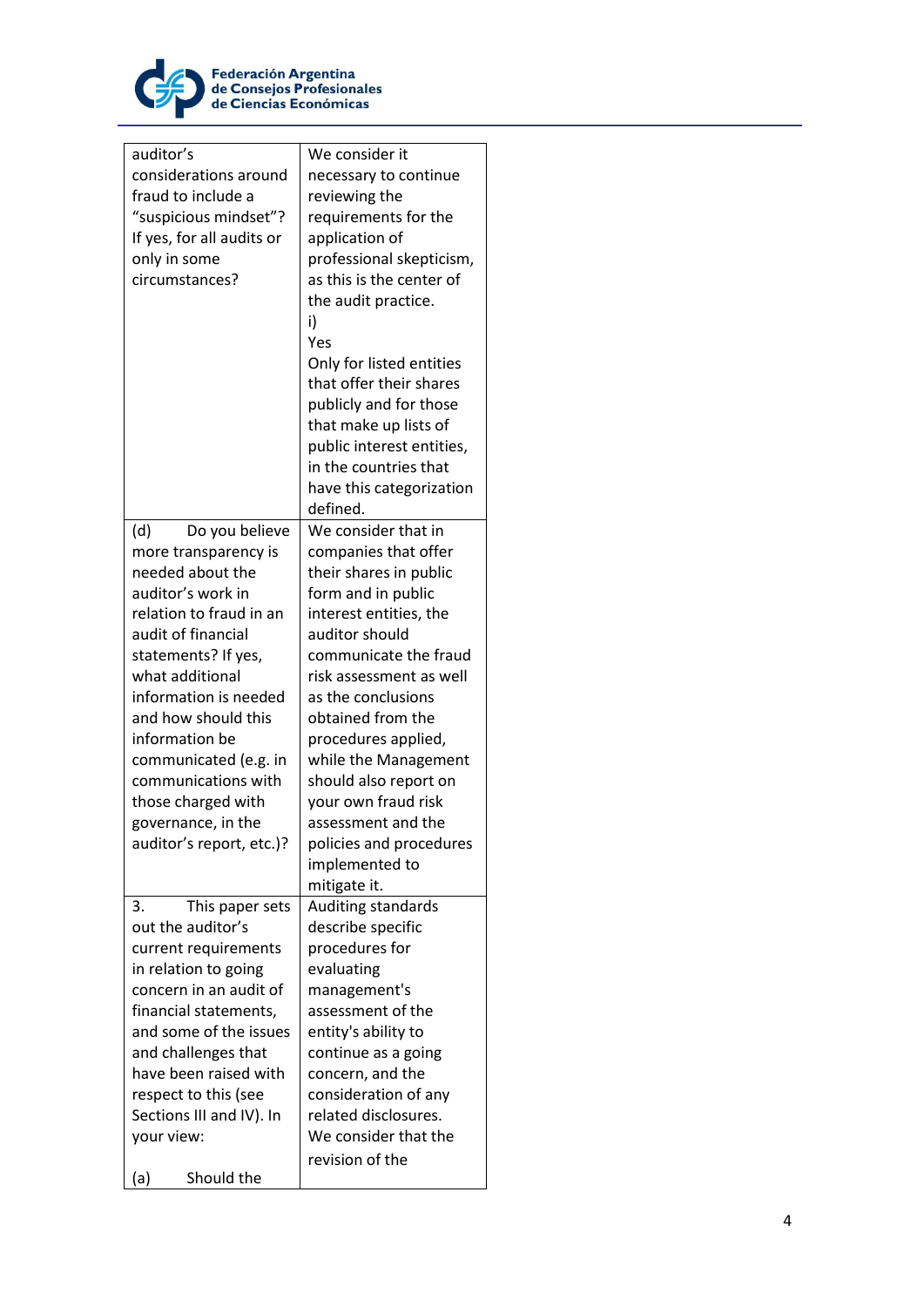

| auditor have<br>enhanced or more<br>requirements with<br>regard to going<br>concern in an audit of<br>financial statements?<br>If yes, in what areas? | established<br>requirements is<br>convenient. The Areas<br>are the same as those<br>mentioned in point 2,<br>item b)                                                                                                                                                                                                                                                                                                                                                                                                                                                                                                  |
|-------------------------------------------------------------------------------------------------------------------------------------------------------|-----------------------------------------------------------------------------------------------------------------------------------------------------------------------------------------------------------------------------------------------------------------------------------------------------------------------------------------------------------------------------------------------------------------------------------------------------------------------------------------------------------------------------------------------------------------------------------------------------------------------|
| (b)<br>Is there a need<br>for enhanced<br>procedures only for<br>certain entities or in<br>specific<br>circumstances?1 If<br>yes:                     | Yes                                                                                                                                                                                                                                                                                                                                                                                                                                                                                                                                                                                                                   |
| For what types<br>(i)<br>of entities or in what<br>circumstances?                                                                                     | For listed companies<br>and those that<br>according to the laws of<br>each jurisdiction are<br>defined as being of<br>public interest.                                                                                                                                                                                                                                                                                                                                                                                                                                                                                |
| (ii)<br>What<br>enhancements are<br>needed?                                                                                                           | They must be<br>interpreted in the<br>context of the<br>information ecosystem.<br>None of the<br>components of the<br>ecosystem solves the<br>issues by itself.<br>Although professional<br>standards cannot<br>establish obligations for<br>the audited entity, it<br>would be convenient for<br>the corresponding<br>bodies to achieve that<br>issuers and corporate<br>governance bodies issue<br>specific and more<br>precise statements, in<br>addition to financial<br>information, such as<br>statements on:<br>resilience, criteria<br>applied for risk<br>assessment and internal<br>control systems applied |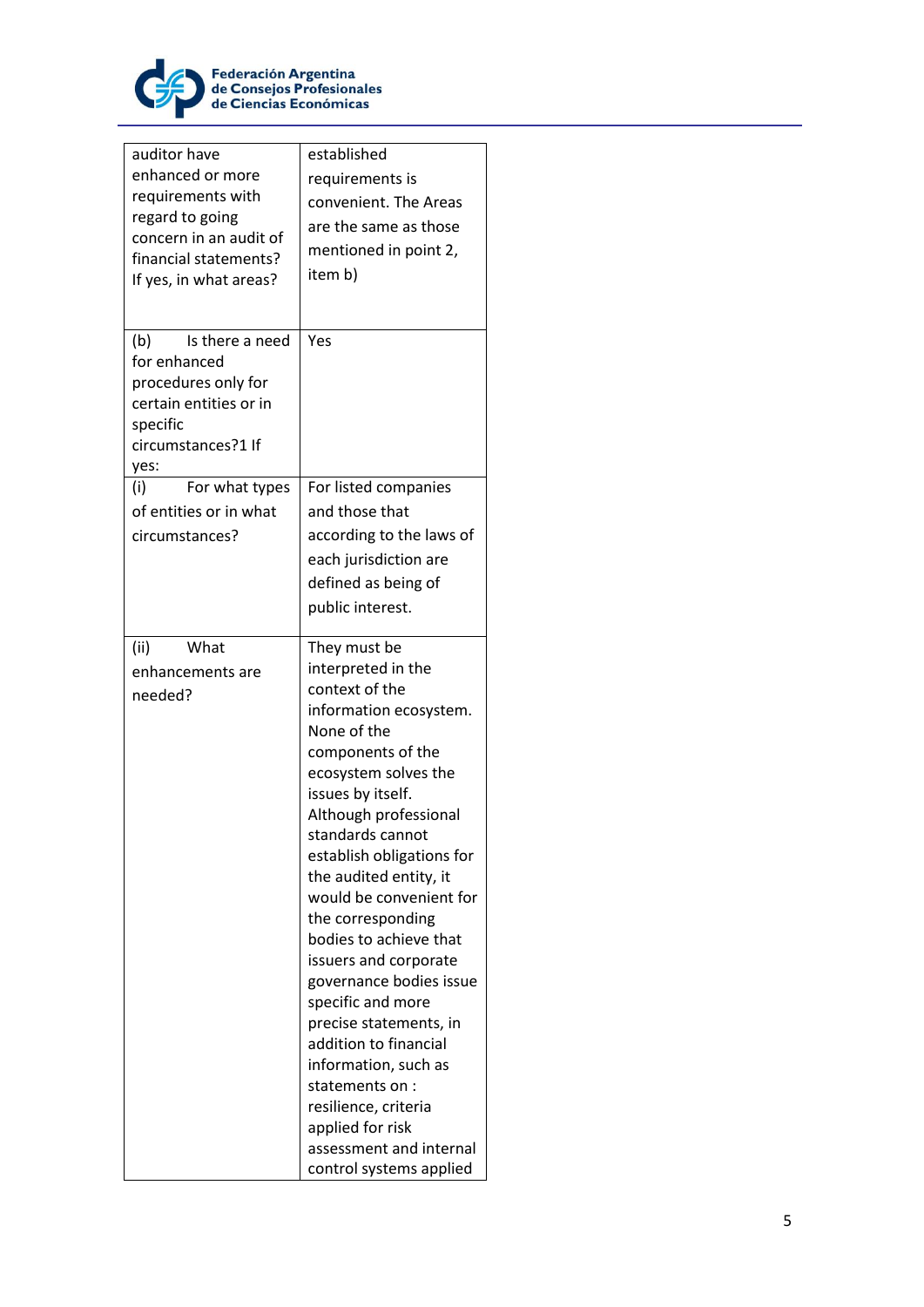

|                                                                                                                                                                                                                                                                                                                                                                                                 | to fraud and / or<br>continuity, planning and<br>actions of the audit<br>committee.<br>The auditing standards<br>should contemplate the<br>auditor's evaluation of<br>the correspondence of<br>the statements<br>described in the<br>previous paragraph<br>based on the audit<br>evidence obtained<br>during the performance<br>of the procedures. |
|-------------------------------------------------------------------------------------------------------------------------------------------------------------------------------------------------------------------------------------------------------------------------------------------------------------------------------------------------------------------------------------------------|----------------------------------------------------------------------------------------------------------------------------------------------------------------------------------------------------------------------------------------------------------------------------------------------------------------------------------------------------|
| Should these<br>(iii)<br>changes be made<br>within the ISAs or<br>outside the scope of<br>an audit (e.g., a<br>different<br>engagement)? Please<br>explain your answer.                                                                                                                                                                                                                         | As emerges from the<br>previous paragraph,<br>although the ISAs<br>contain adequate tools<br>for this purpose, it<br>should be<br>complemented with<br>greater specificity in<br>that framework, we<br>consider that the<br>modifications are<br>necessary within the<br>ISAs,                                                                     |
| (c)<br>Do you believe<br>more transparency is<br>needed:<br>(i)<br>About the<br>auditor's work in<br>relation to going<br>concern in an audit of<br>financial statements?<br>If yes, what additional<br>information is needed<br>and how should this<br>information be<br>communicated (e.g., in<br>communications with<br>those charged with<br>governance, in the<br>auditor's report, etc.)? | As in the previous<br>answer, we consider<br>that for companies that<br>make a public offer and<br>public interest entities,<br>the auditor must<br>communicate in the<br>audit report his<br>evaluation of the going<br>concern principle, as<br>well as the conclusions<br>obtained.                                                             |
| (ii)<br>About going                                                                                                                                                                                                                                                                                                                                                                             | Management should                                                                                                                                                                                                                                                                                                                                  |